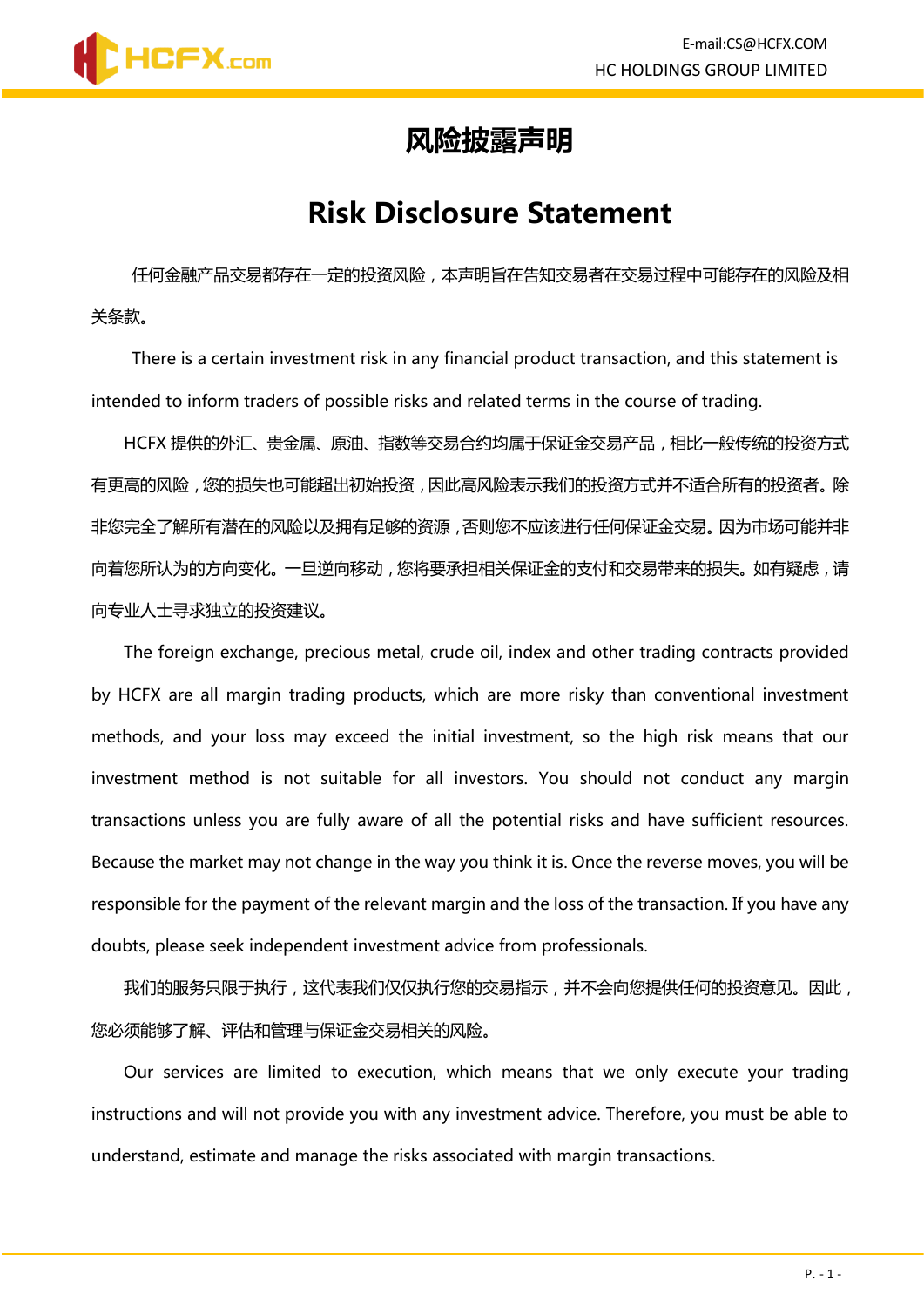**在决定此类投资方式是否适合您时,您应该考虑的风险包括:**

**In determining whether such investments are appropriate to you, the risks you should consider include:**

● 使用的网站、服务和内容是基于您自己的独立判断并承担风险, 您将对产生的任何结果单独负责。

⚫ The websites, services and content used are based on your own independent judgment and risk, and you will be solely responsible for any results.

●基于互联网的性质,您应该明白经由互联网进行的交易可能受干扰、传送中断、延迟传送和传送数据 错误。因此,有鉴于互联网存在不完全能依赖之特性,如有不在我们控制范围内的通讯设施发生任何故障, 而这些故障影响您传送资讯,本公司概不负责。

⚫ Based on the nature of the Internet, you should understand that transactions conducted through the Internet may be disturbed, transmission interrupted, delayed transmission and transmission data error. Therefore, in view of the fact that the Internet is not completely reliable, our company will not be responsible for any failure of communication facilities not under our control, which affects your information transmission.

● 请勿相信任何"保本承诺"、"稳定盈利"等营销手段。HCFX 本身不会做类似的营销口号, 也不允 许任何人借用 HCFX 的名义做类似的承诺以误导客户。

⚫ Do not believe any marketing means such as "principal guarantee commitment" and "stable profit". HCFX itself will not make similar marketing slogans, nor allow anyone to make similar promises in the name of HCFX to mislead customers.

● HCFX 作为真实的 ECN 平台,其特点为浮动点差,所以在锁单情况下也有可能爆仓。同时由于网络 延时及市场因素,会出现滑点,正向和负向滑点均可能存在。

● As a real ECN platform, HCFX is characterized by floating point difference, so it may also explode in the case of locking. At the same time, due to network delay and market factors, there will be sliding points, both positive and negative sliding points may exist.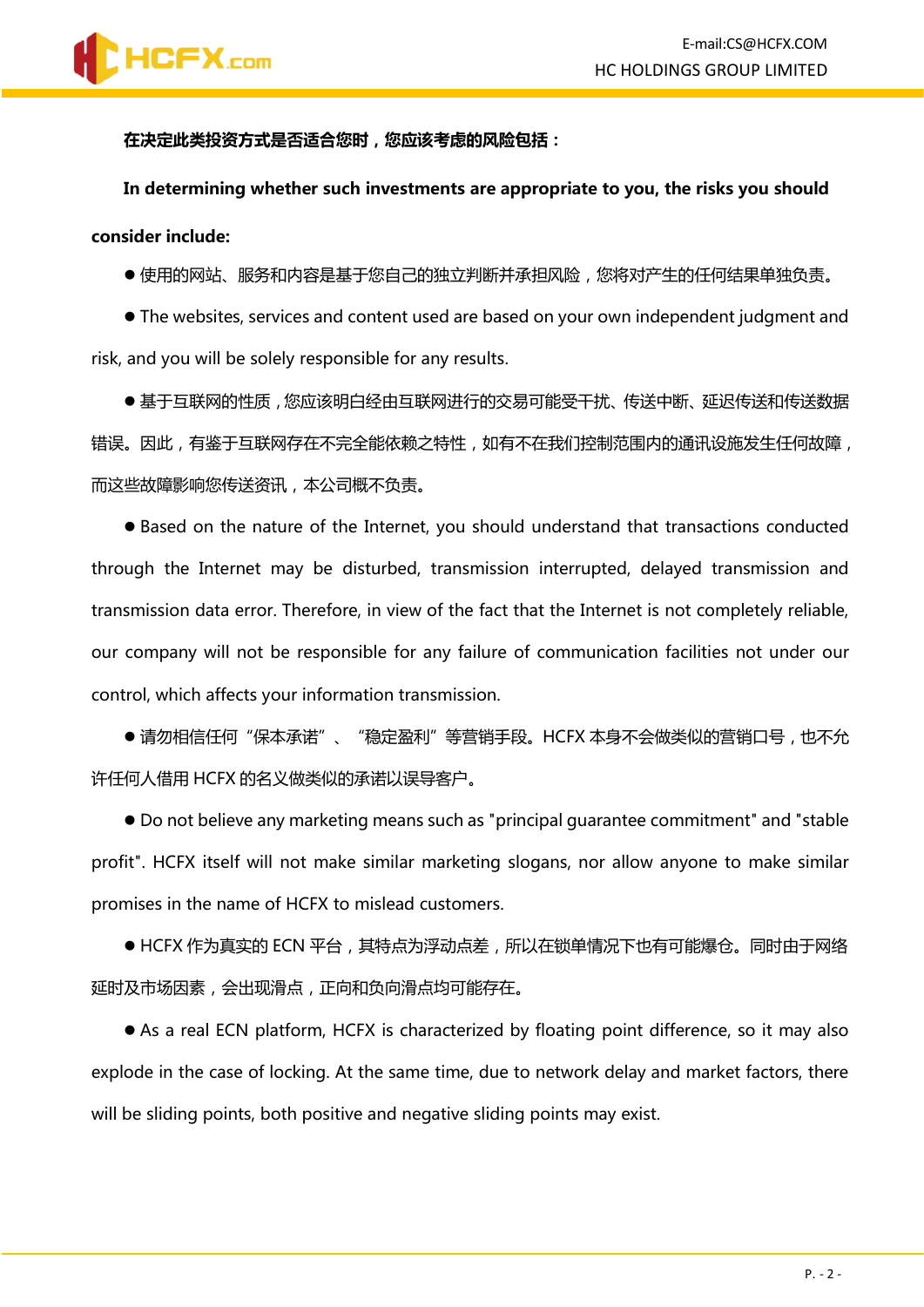## **HCFX.com**

● 杠杆交易在给您带来丰厚利润的同时, 也可能使您快速亏损本金。因此, 请勿使用任何您无法承担的 杠杆进行投资。

⚫ Leverage trading can bring you huge profits, but it may also make you lose principal quickly. Therefore, do not use any leverage you cannot afford to invest.

● HCFX 不能保证强制平仓触发时客户头寸是否能以现行市价成交。因此您的头寸被强制平仓后,您的 账户可能会出现负债。如果您的账户出现负债,您有义务及时向 HC 支付款项以清偿债务。

⚫ HCFX is no guarantee that Positions will be closed out at prices prevailing at the time when the stop-out was triggered. Your account may be in deficit after your Positions have been stopped-out. If your account is in deficit, you are obligated to make payments to HCFX to eliminate the deficiency.

● 您必须了解金融产品的价格是由市场波动决定的 ,并不在我们的控制范围之内 ,金融产品过往表现并 不表示其未来表现。

⚫ You must understand that the price of financial products is determined by market fluctuations and is not under our control. The past performance of financial products does not mean their future performance.

● 您的订单将会在平台上完全执行。我们作为您所有交易的交易对手, 您的未结头寸只能与我们平仓, 而不能转让给其他人。

⚫ Your order will be fully executed on the platform. As the counterparty of all your transactions, your open position can only be closed with us, but not transferred to others.

●如果您交易的产品不是以您帐户的基础货币讲行交易的,其汇率波动会影响您的利润和损失。

⚫ If the products you trade are not traded in the base currency of your account, the fluctuation of exchange rate will affect your profit and loss.

●我们不保证您提交的限制损失的订单将以您指定的价格进行。在快速变动的市场价格中,您的订单可 能会出现"跳空",即交易价格与您下达订单时的指定的价格出现差距,增加您的损失。如果发生"跳空", 那么在交易的金融产品中可能会有明显不同的价格,而其中没有机会执行您的交易。因此,您提交的限制损 失的订单不会被视为将该交易损失限制在特定金额的担保范围内。同样地,在快速变动的市场中,您的未结 头寸可能会以比清算水平更不利的价格平仓,并导致您的损失,所以它不应视为保证平仓价格。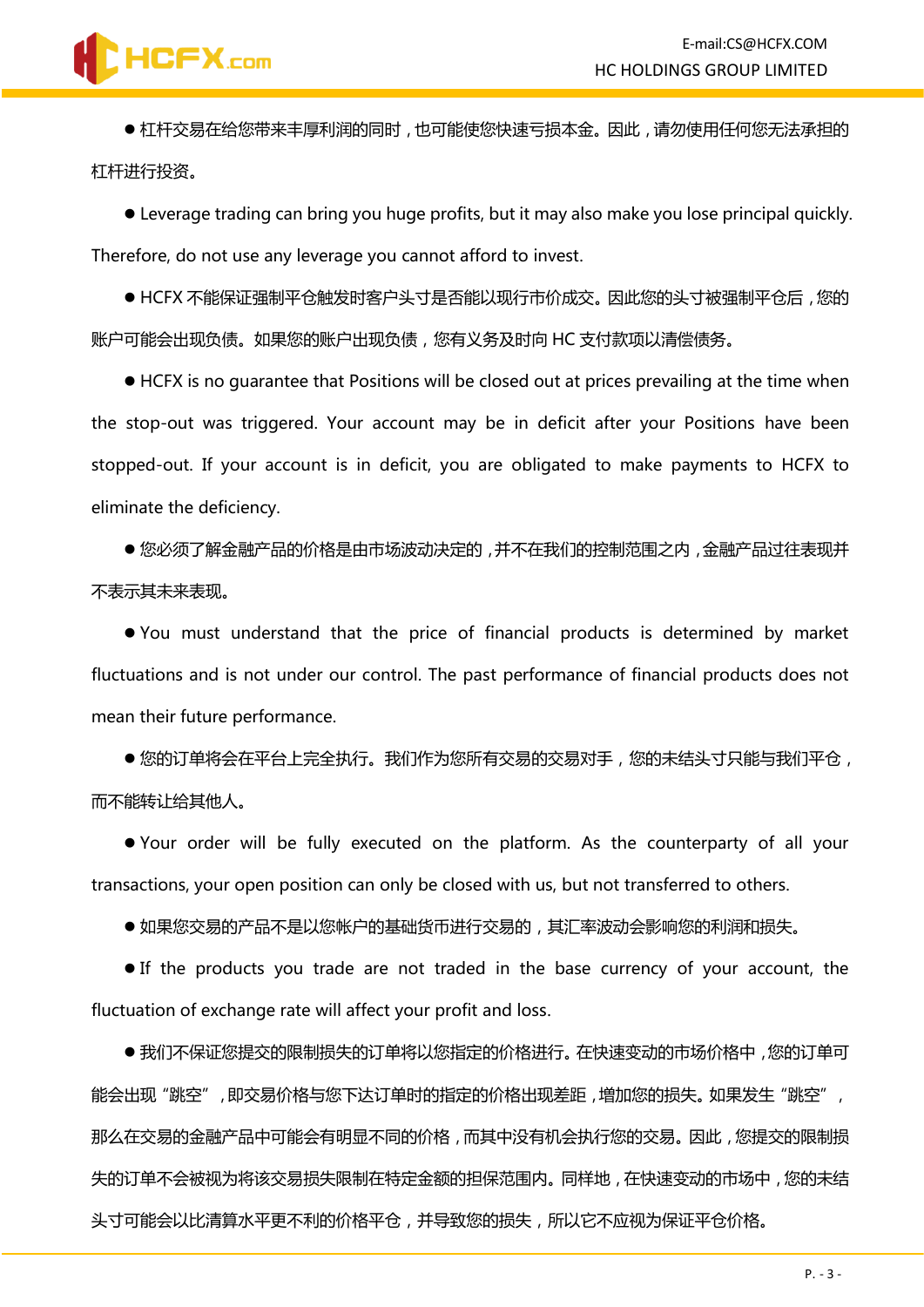# HCFX.com

⚫ We do not guarantee that the order you submit to limit the loss will be carried out at the price you specify. In the rapidly changing market price, your order may appear "short jump", that is, there is a gap between the transaction price and the specified price when you place the order, increasing your loss. If a "short jump" occurs, there may be significantly different prices in the financial products being traded, without the opportunity to execute your transaction. As a result, the order you submit to limit the loss will not be considered to limit the transaction loss to a certain amount of guarantee. Similarly, in a fast-moving market, your open position may close at a price that is more unfavorable than the liquidation level, resulting in your loss, so it should not be considered as a guaranteed closing price.

● 您的交易可能会受到企业特定事件的影响,该类事件的发生可能对您的交易或账户产生重大影响。我 们建议您在进行交易之前,先研究该笔交易是否为企业特定事件的主体,并研究该行为有可能对您的交易所 产生的影响,及时有效地控制您的交易风险。

⚫ Your transaction may be affected by specific events of the enterprise, which may have a significant impact on your transaction or account. Before trading, we suggest that you study whether the transaction is the subject of specific events of the enterprise, and the possible impact of the behavior on your exchange, so as to control your trading risk in a timely and effective manner.

● 并非所有的金融产品都可以进行 24 小时交易, 很多交易产品有严格的开市和休市时间, 并且可能有 变化。我们致力于及时保持更新市场资料,但对于它的准确性并不履行任何责任和义务。例如,国家假期和 冬夏令时变更影响您的交易时间;某一市场可能因多种原因休市,在此时间段,您通常不能进行交易。

⚫ Not all financial products can be traded 24 hours a day. Many trading products have strict opening and closing times and may change. We are committed to keeping up-to-date market information in a timely manner, but we do not perform any responsibility and obligation for its accuracy. For example, changes in national holidays and winter / summer time affect your trading hours; a market may be closed for a variety of reasons, during which time you will not normally be able to trade.